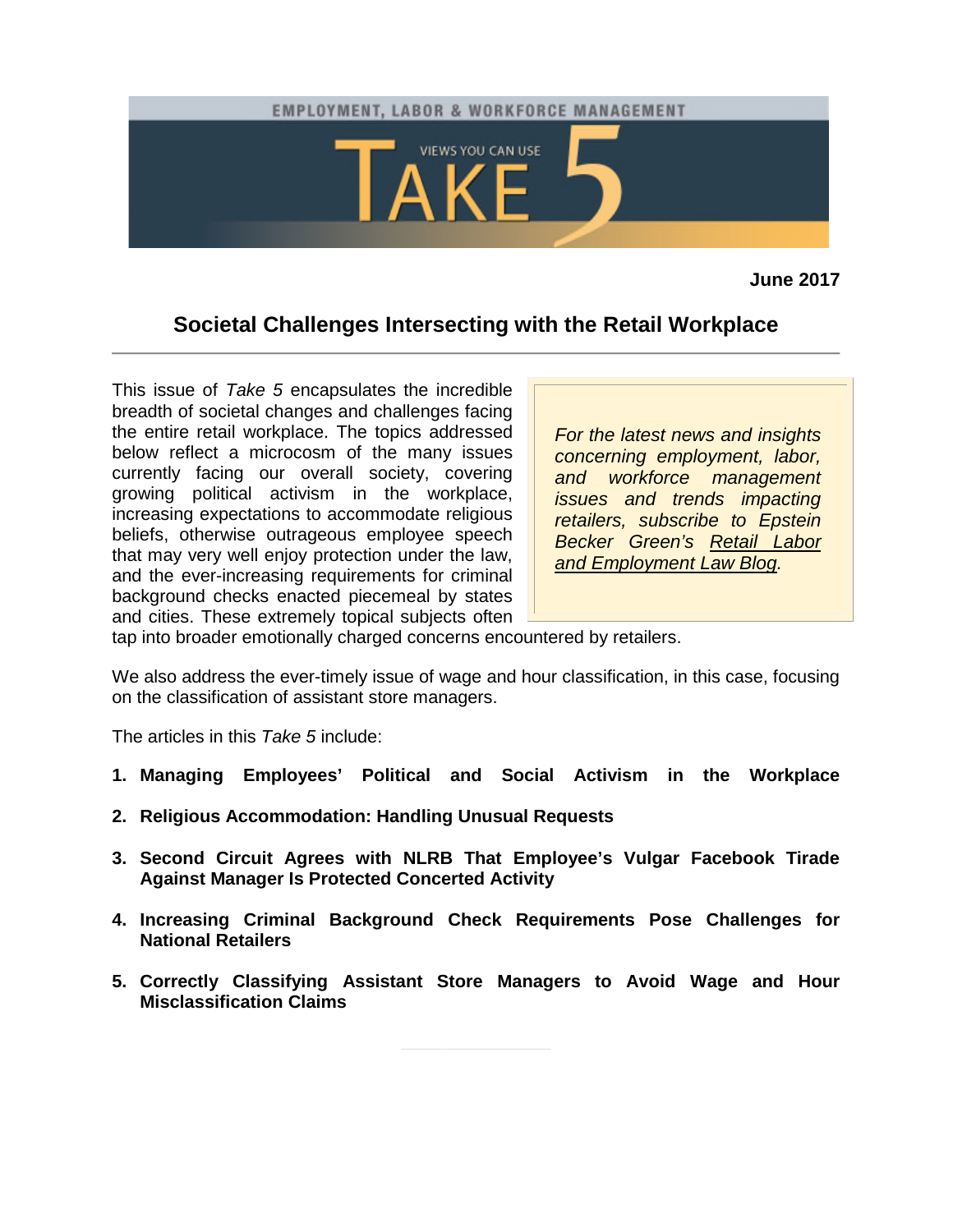## <span id="page-1-0"></span>**[1. Managing Employees' Political and Social Activism in the Workplace](#page-0-0)**

## **By Laura C. Monaco and Asa F. Smith**

In this increasingly polarized and highly charged political environment, an employer may face challenges in determining how to maintain a professional atmosphere and further its business interests without infringing on its employees' rights to express their views on a wide range of political and social issues. There are, however, some best practices that employers can follow in navigating the potential minefield of managing their employees' political and social activism in the workplace.

### **Know—and Train Managers About—Applicable Laws**

Employers should be aware that regulating their employees' political speech and activity can implicate legal liability concerns in several respects. As we have explained [previously,](http://www.managementmemo.com/2017/02/15/f17-and-the-general-strike-movement-best-practices-for-addressing-political-activity-in-the-workplace/) the General Counsel of the National Labor Relations Board ("NLRB" or "Board") has issued a "Guidance Memorandum" concluding that employee action to "improve their lot as employees through channels outside the immediate employee-employer relationship" is protected concerted activity under Section 7 of the National Labor Relations Act ("NLRA"), so long as it has a direct connection to the employees' working conditions. In some circumstances, therefore, an employer could face an unfair labor practice ("ULP") charge if it punishes employees who skip work to attend a pro-immigration rally—but takes no action against other employees who call out on a sunny summer Friday to head to the beach.

Moreover, although there is no federal law that prohibits discrimination against privatesector employees based on their political activity or affiliation, many states (including California and New York) and the District of Columbia do have such laws. Several states also have laws that protect employees from discrimination or harassment based upon their lawful off-duty conduct, which would extend to their off-duty political activity or social activism. In California, for example, an employer cannot discriminate or retaliate against employees because of their off-duty lawful political activities. Similar legal protections exist in several other states, including Colorado, Louisiana, and New York.

An employer must, therefore, train supervisors and managers on what they can—and cannot—do when employees engage in political activity that may impact the workplace. The employer must also ensure that such training addresses any applicable state-specific limitations and requirements.

### **Apply Work Rules in a Neutral, Consistent Manner**

Employees' political or social activism may be exhibited in a variety of ways that impact the workplace, such as through unexcused absences (so that an employee can attend a protest or rally, for example), dress code infractions (when employees wear all red, instead of the required black attire), or violations of the cell phone use policy (by employees who use their phones to tweet in support of social causes while on the work floor during a work shift). The best way for employers to manage these issues, and to remain legally compliant, is to apply work rules and policies consistently.

For example, if an employer regularly applies its attendance policies to discipline employees for unexcused absences, the employer need not refrain from disciplining an employee who skipped work to attend a political rally. Similarly, an employer that consistently prohibits its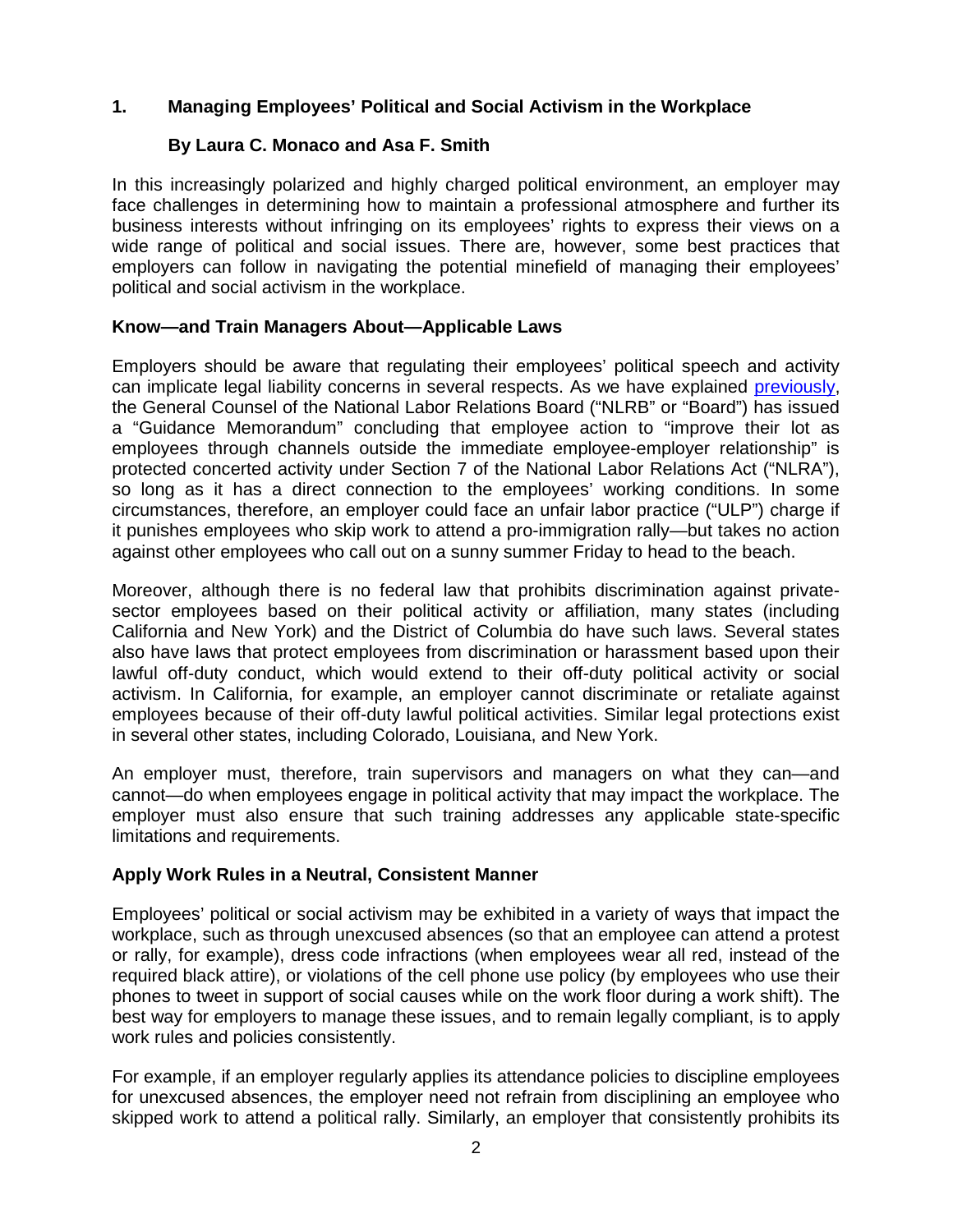<span id="page-2-0"></span>employees from using their cell phones to access social media during their work shift does not have to allow those employees to tweet in support of a political cause on work time. If, however, that employer sometimes lets its employees off the hook for unexcused absences, or occasionally allows employees to use their cell phones to surf Facebook while on the work floor, it should be wary of applying its work rules to penalize employees who are absent or using their cell phones during work time to support a political or social cause.

The safest course for employers is to apply their work rules neutrally and avoid penalizing groups of employees based on the "message" of the political or social cause that those employees choose to support. An employer that declines to discipline an employee for taking an unscheduled day off to attend a pro-choice rally, for example, may trigger a discrimination claim if it then disciplines a different employee for taking an unscheduled day to attend a pro-life event. Understanding that the line between political speech and protected comments related to terms and conditions of employment may sometimes be hard to draw, employers can help ensure that employees' discussions about politics don't get out of hand by neutrally enforcing work rules and policies that prohibit fighting, bullying, or harassment, and that prohibit employees from engaging in conduct that is loud or distracting or that otherwise impinges upon productivity.

## **Conclusion**

Our tumultuous political and social environment does not show any signs of cooling down in the near future. Therefore, an employer needs to be prepared to address and manage its employees' political and social activism to protect and further its business interests while ensuring that its employees' rights and morale do not suffer.

## **[2. Religious Accommodation: Handling Unusual Requests](#page-0-0)**

### **By Nancy L. Gunzenhauser and Gregory D. Green**

Retail employers are faced with many challenges when confronted with managing reasonable accommodation requests from employees based on their religious beliefs and practices.

Title VII of the Civil Rights Act of 1964 ("Title VII") requires employers to reasonably accommodate an employee's sincere religious beliefs or practices so long as such accommodation would not result in undue hardship on the employer. While Title VII does not protect an employee's mere personal preferences, federal law defines "religion" broadly to encompass theistic beliefs that are uncommon as well as non-theistic moral or ethical beliefs.

The law provides no set list of accommodations available to employees, and, as a result, employers may be faced with—and need to consider and perhaps agree to—unusual requests. Two recent cases address areas of contention surrounding religious accommodation, which have potential relevance for retail employers: objections to identification procedures and scheduling policies.

### **Objection to Identification Procedures: Mark of the Beast**

A West Virginia jury held Consolidated Coal Company and its parent CONSOL Energy ("CONSOL") liable for discrimination for their denial of an employee's request to use an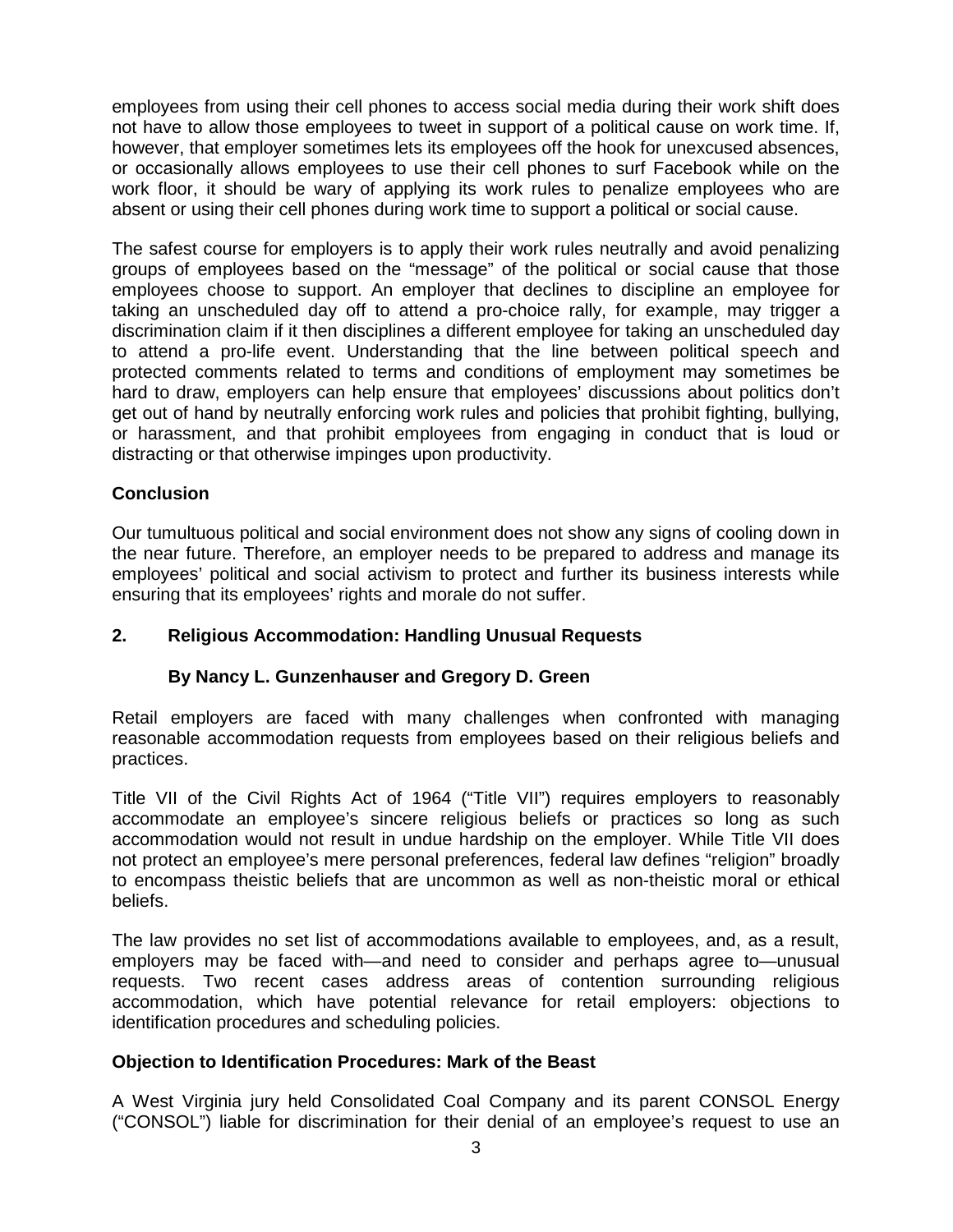alternative means of clocking in and out of work when the employer adopted a "biometric hand scanner" system, which led to the employee's forced retirement after 38 years of service.<sup>[1](#page-3-0)</sup> The employee, an Evangelical Christian, objected to using the new time and attendance system because of his beliefs about the relationship between hand-scanning technology, the "Mark of the Beast," and the Antichrist discussed in the New Testament's Book of Revelation. CONSOL refused to allow the employee to use another method to clock in and out of work, despite having established a bypass method for employees who were physically incapable of scanning their hands. The employee received an award of \$586,860 in lost wages and benefits and compensatory damages. On appeal, the U.S. Court of Appeals for the Fourth Circuit affirmed, finding that the employer's bypass method constituted sufficient evidence that it had an alternative clocking-in method that could have been given to the employee as a reasonable accommodation.

## **Scheduling Policies**

Retail employers often face requests for shift or schedule changes to accommodate an employee's religious practices, such as a worship schedule or day of rest. A recent decision of the U.S. District Court for the District of Colorado reaffirmed that Title VII does not require employers to provide the employee's preferred accommodations when other reasonable options are available. In such circumstances, employers may rely upon business requirements establishing scheduling or past precedent to appropriately respond to such requests.

In *Wimbish v. Nextel West Corp.,[2](#page-3-1)* the plaintiff, Satya Wimbish, began employment at a Sprint store. While in this job, she requested a schedule that gave her Wednesday evenings and Sundays off to accommodate her church-going schedule. Initially, Sprint was able to accommodate her shift request. Later, Wimbish transferred to a job in Sprint's "eChat" group, which required consecutive days off for business continuity. Her new schedule provided Wimbish with Tuesdays and Wednesdays off, but not Sunday. The company refused Wimbish's request to give her a schedule that split her days off. Instead, it offered (i) to permit her to swap schedules temporarily or permanently with other employees, (ii) a starting time two hours later on Sundays, and (iii) to allow her to use paid time off ("PTO") to cover situations in which she was unable to begin work on time on Sunday. Thereafter, Wimbish and her supervisors had ongoing discussions for several months regarding her use of PTO and shift changes. When business conditions improved, they offered her Wednesdays off as an "exception," for which she would need to complete monthly paperwork. She did not accept the offer, because, although she was told that she could have the split shift "until further notice," the company would not promise that the change would be permanent. Ultimately, Wimbish resigned in alleged frustration over the paperwork requirement (which took only two minutes) and sued.

In granting summary judgment for Nextel West, the trial court found that the company had met its obligation to offer Wimbish reasonable accommodation of her religious observances. Although employees may push for a specifically desired accommodation, the case supports

<span id="page-3-0"></span><sup>1</sup> *EEOC v. CONSOL Energy, Inc.,* 2016 WL 538478 (N.D. W. Va. Feb. 9. 2016).

<span id="page-3-1"></span><sup>&</sup>lt;sup>2</sup> 2016 WL 1222920 (D. Colo. Mar. 29, 2016).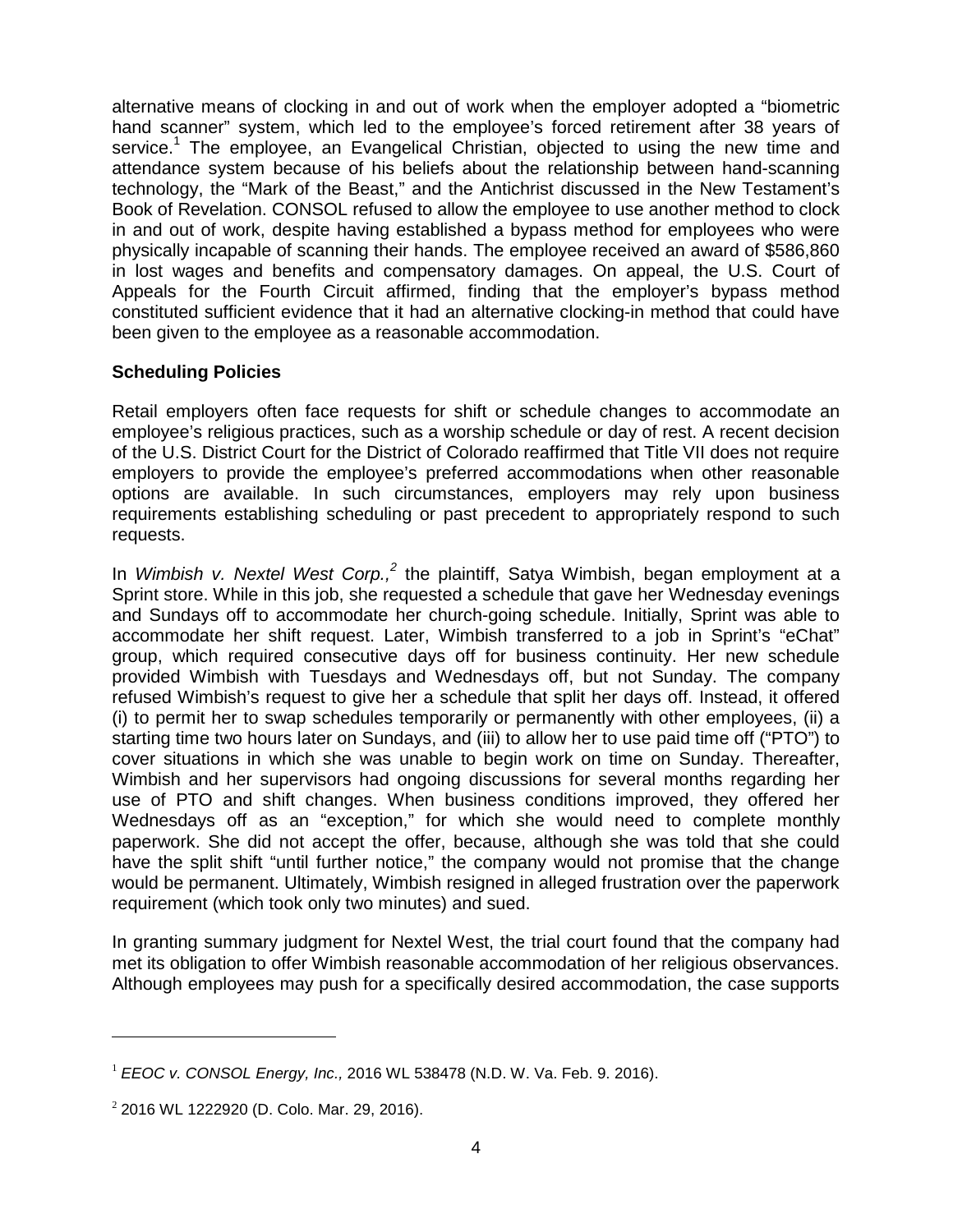<span id="page-4-0"></span>the principle that employers are required only to provide one that is reasonable, not preferred.

## **Conclusion**

As employers are faced with religious accommodation requests, they should remain mindful that each request should be considered on a case-by-case basis. While employers may be able to show that certain requests pose an undue hardship, they should engage in discussions with the employee to consider whether any accommodation (even if it is not the one suggested) could be offered.

### **[3. Second Circuit Agrees with NLRB That Employee's Vulgar Facebook Tirade](#page-0-0) Against Manager Is Protected Concerted Activity**

## **By John M. O'Connor and Alexander J. Franchilli**

Employers troubled by an employee who publicly airs work-related complaints in vulgar and offensive social media posts must, surprisingly, think twice before taking disciplinary action. In *National Labor Relations Board v. Pier Sixty, LLC*,<sup>[3](#page-4-1)</sup> the Second Circuit recently enforced an order of the NLRB holding that an employee's profanity-laced Facebook post was protected by the NLRA, even though it was "dominated by vulgar attacks on [the employee's supervisor] and his family." As the reasoning of the Second Circuit and the Board makes clear, employers must carefully examine and consider the attendant circumstances before taking disciplinary action because such employee social media posts may, in fact, be a form of "protected concerted activity" relating to employees' terms and conditions of employment and, as such, be protected under the NLRA.

### **Protection for Online Concerted Activity**

Section 7 of the NLRA guarantees that "[e]mployees shall have the right to selforganization, to form, join, or assist labor organizations . . . and to engage in other concertedactivities for the purpose of . . . mutual aid or protection . . . . ["](#page-4-2)<sup>4</sup> In turn, Section 8 of the NLRA prohibits an employer from "interfer[ing] with, restrain[ing], or coerc[ing] employeesin the exercise of the rights guaranteed in [Section 7] . . . .<sup>"5</sup> The protections afforded by the NLRA have been held to include employees' social media posts relating to their broadly defined terms and conditions of employment, including, but not limited to, matters deemed by the NLRB to constitute labor disputes, and union activity.<sup>[6](#page-4-4)</sup> Notably, the NLRA protects and ensures such rights and protections to all employees (other than supervisors and managers who are not employees under the NLRA), including employees who are not represented by unions or covered by collective bargaining agreements.

While the NLRA generally prohibits employers from disciplining/terminating an employee due to his or her union-related activity or other concerted activity concerning his or her terms and conditions of employment, the NLRA's protections as to concerted activity are not

<span id="page-4-2"></span><span id="page-4-1"></span> $3$  855 F.3d 115 (2d Cir. 2017).

 $^{4}$  29 U.S.C. § 157.

<span id="page-4-3"></span> $5$  29 U.S.C. § 158(a)(1).

<span id="page-4-4"></span><sup>6</sup> *See Three D, LLC v. NLRB*, 629 F. App'x 33, 36 (2d Cir. 2015).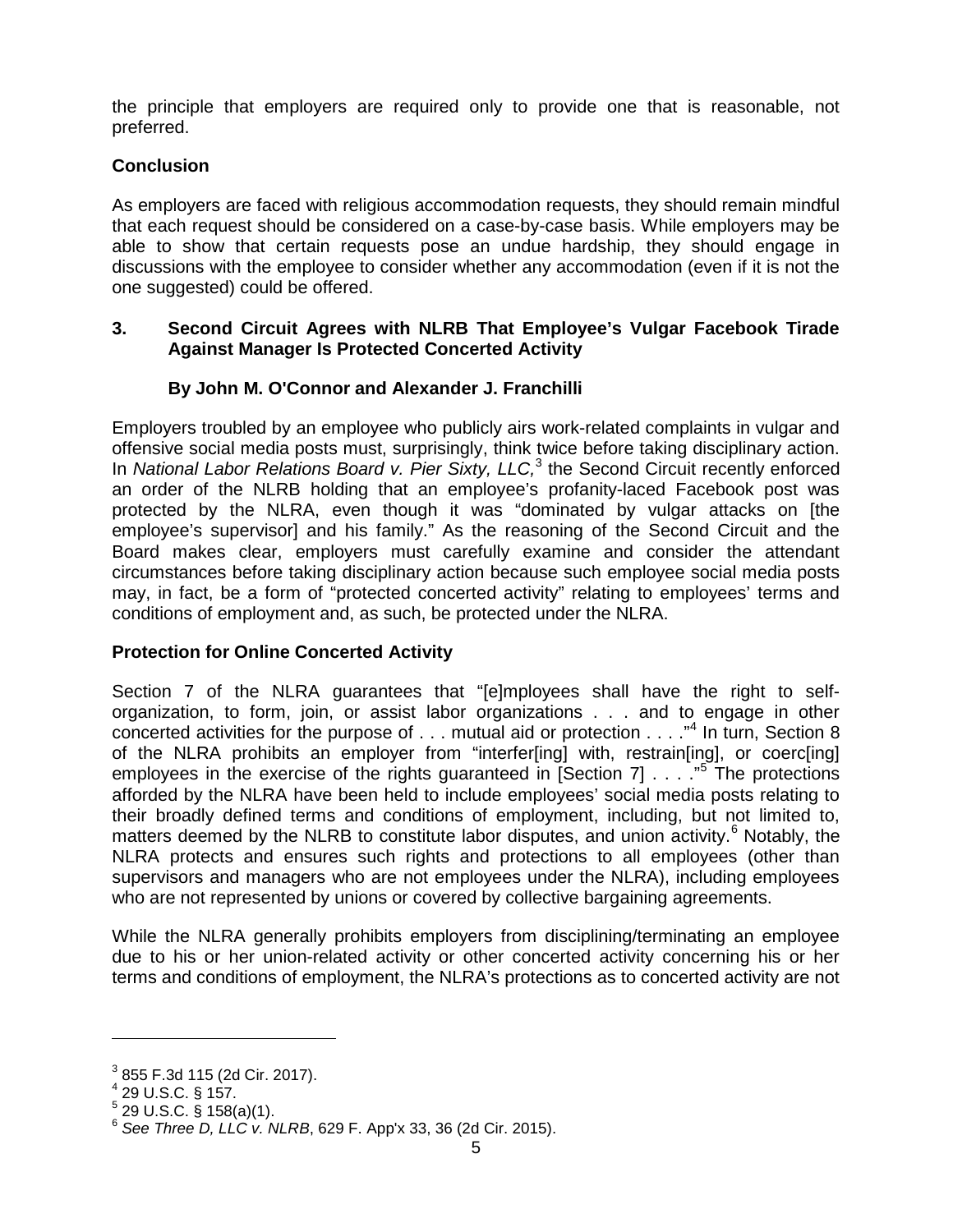unlimited. Specifically, an employee engaged in concerted activity may lose the protection of the NLRA if his or her conduct is "opprobrious."<sup>7</sup>

## **The "Outer Bounds" of Protected Speech**

The charging party employee in *Pier Sixty,* a server employed by the respondent catering company, was angered by the harsh tone in which his supervisor directed him to "stop chitchatting" with other servers and to "spread out, move, move" during his shift. While on break, the employee accessed his Facebook account and posted the following:

> Bob [the supervisor] is such a NASTY MOTHERF\*CKER don't know how to talk to people!!!!!! F\*ck his mother and his entire f\*cking family!!!! What a LOSER!!!! Vote YES for the UNION.

After the employee was terminated, he filed a ULP charge with the NLRB's Regional Office, which issued a ULP Complaint and presented the case before an administrative law judge ("ALJ"). After a hearing, the ALJ found that the posts were protected concerted activity relating to the employee's terms and conditions of employment. The employer appealed the ALJ's findings to the Board in Washington, DC, which agreed that the post was both concerted and protected activity. The employer sought review by the Second Circuit of the Board's order.

Although articulating that the employee's conduct "sits at the outer-bounds of protected, union-related comments," the Second Circuit concluded that this Facebook post was protected by the NLRA because, despite being "dominated" by obscene insults aimed at the employee's supervisor and the supervisor's mother, it encouraged employees to vote for the union in an approaching election.

In reaching this decision, the Second Circuit examined the "totality of the circumstances" underlying the social media post and was swayed by three factors. First, the Facebook post was made just two days before a very tense union election and, despite the predominance of the "vulgar attack on [the supervisor] and his family," it referenced workplace concerns (i.e., "management's allegedly disrespectful treatment of employees and the upcoming union election"). In this regard, the court reasoned that the employee's outburst "was not an idiosyncratic reaction to a manager's request but part of a tense debate over managerial mistreatment in the period before the representation election." Second, the court examined how the employer handled similar transgressions in the past, finding that Pier Sixty had not disciplined, much less terminated, other employees who used profanity in the workplace. The court was influenced by the fact that Pier Sixty "consistently tolerated profanity among its workers," which suggested that the company's decision to treat such profanity differently in this case was at least influenced by the employee's perceived support for the union in the then-pending election. Third, the court considered the forum in which the employee chose to convey his message, recognizing that online forums, such as Facebook, are "a key medium of communication among coworkers and a tool for organization in the modern era." Based on these three factors, the court concluded that the employee's Facebook post, although vulgar and inappropriate, was "not so egregious as to lose the NLRA's protection," and it enforced the Board's order.

<sup>7</sup> *NLRB v. Starbucks Corp.,* 679 F.3d 70, 79 (2d Cir. 2012).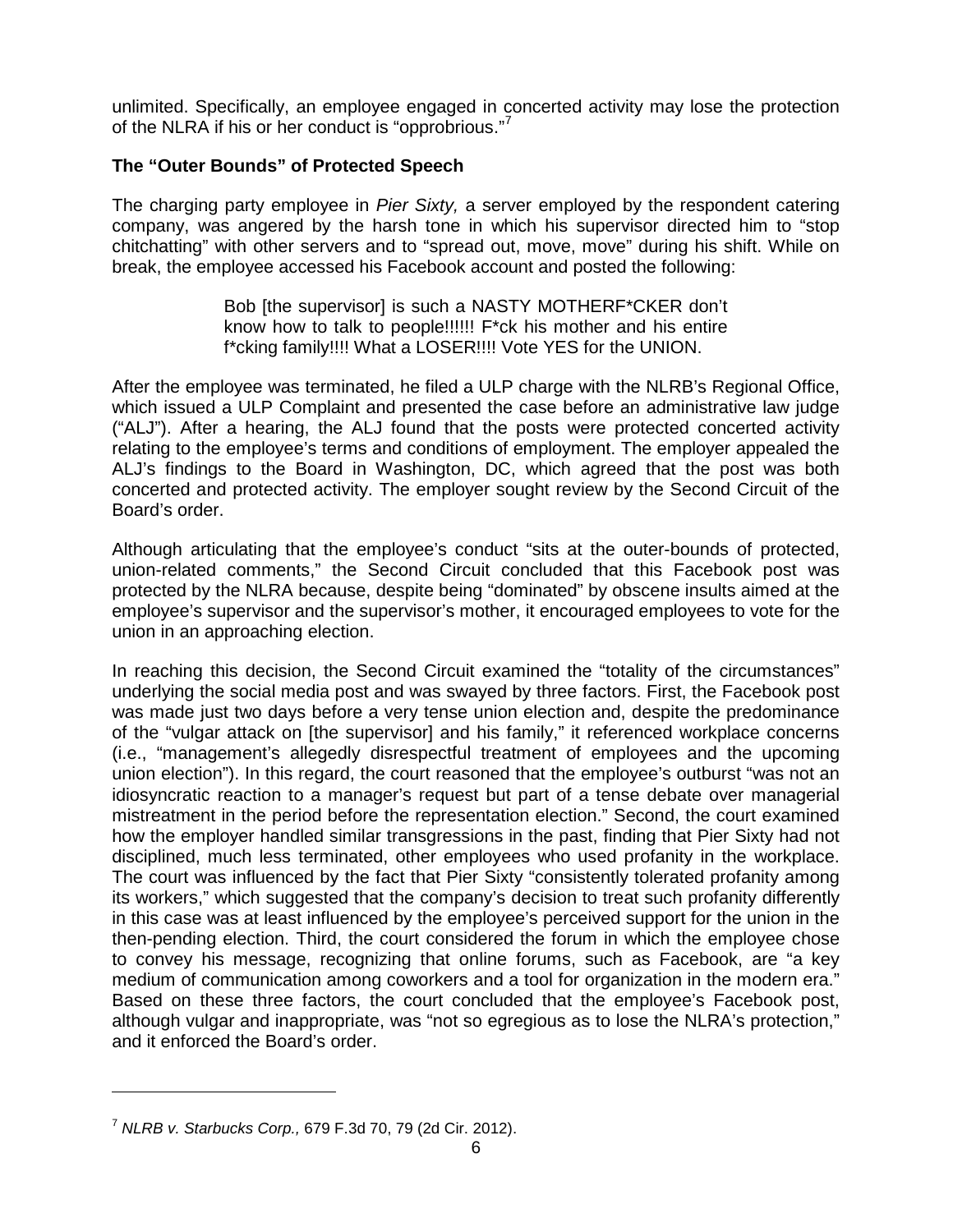## <span id="page-6-0"></span>**Conclusion**

Both the Board's order and the Second Circuit's decision in *Pier Sixty* provide important guidance for employers that face employee postings on Facebook, Twitter, and other social media sites concerning work-related matters. The lesson that *Pier Sixty* provides employers is that discipline decisions cannot be made solely based on the language in an employee's social media post, no matter how abhorrent or vile it may be. Rather, employers must evaluate the circumstances in which a social media post was made by an employee and start with the understanding that the Board and the courts provide employees with wide latitude in their use of social media with respect to employment-related concerns. Employers must look beyond the inappropriate language used and consider factors such as the timing of the post (i.e., whether it was close to election), the circumstances in which it was made (i.e., whether it was provoked by some anti-union animus in the workplace), the content of the post (i.e., whether it relates, even in some extraneous way, to union activity), and how the employer has handled similar misconduct in the past.

## **[4. Increasing Criminal Background Check Requirements Pose Challenges for](#page-0-0) National Retailers**

## **By Amy B. Messigian and Katrina J. Walasik**

Retailers operating in multiple states and communities face growing challenges in complying with (i) the increasing and varying number of state and local "ban the box" laws and (ii) laws limiting employers' use of applicants' criminal background information. According to a [May report](http://www.nelp.org/publication/ban-the-box-fair-chance-hiring-state-and-local-guide/) from the National Employment Law Project, 27 states and more than 150 municipalities and counties now regulate criminal background checks in some form. Expect the numbers to go up. Just this past year, three states—Connecticut, Vermont, and California—expanded existing laws or regulations pertaining to criminal background checks by private employers. Municipalities also continue to enter the fray.

## **New State Laws/Regulations**

- As of January 1, 2017, [Connecticut](https://www.cga.ct.gov/asp/cgabillstatus/cgabillstatus.asp?selBillType=Bill&which_year=2016&bill_num=HB5237) law prohibits asking about criminal history on job applications and prohibits employers from, among other things, denying employment solely on the basis of "erased records." Further, pardoned and/or rehabilitated convictions cannot form the sole basis of a discharge.
- Effective July 1, 2017, employers in [Vermont](http://legislature.vermont.gov/bill/status/2016/H.261) will be prohibited from requesting criminal record information on an initial application. If criminal information is subsequently uncovered by the employer, the applicant must be given an opportunity to respond.
- [California](http://leginfo.legislature.ca.gov/faces/billNavClient.xhtml?bill_id=201720180AB1008) adopted new regulations that govern the use of criminal history in employment decisions and largely follow the [Equal Employment Opportunity](https://www.eeoc.gov/laws/guidance/arrest_conviction.cfm) [Commission's 2012 Enforcement Guidance. The regulations, which become](https://www.eeoc.gov/laws/guidance/arrest_conviction.cfm) effective July 1, 2017, prohibit employers from considering non-felony convictions for possession of marijuana that are more than two years old and prohibit employers from considering criminal history at all if doing so will result in an adverse impact on individuals within a protected class. The regulations further require employers to notify applicants before taking an adverse action and to provide them a reasonable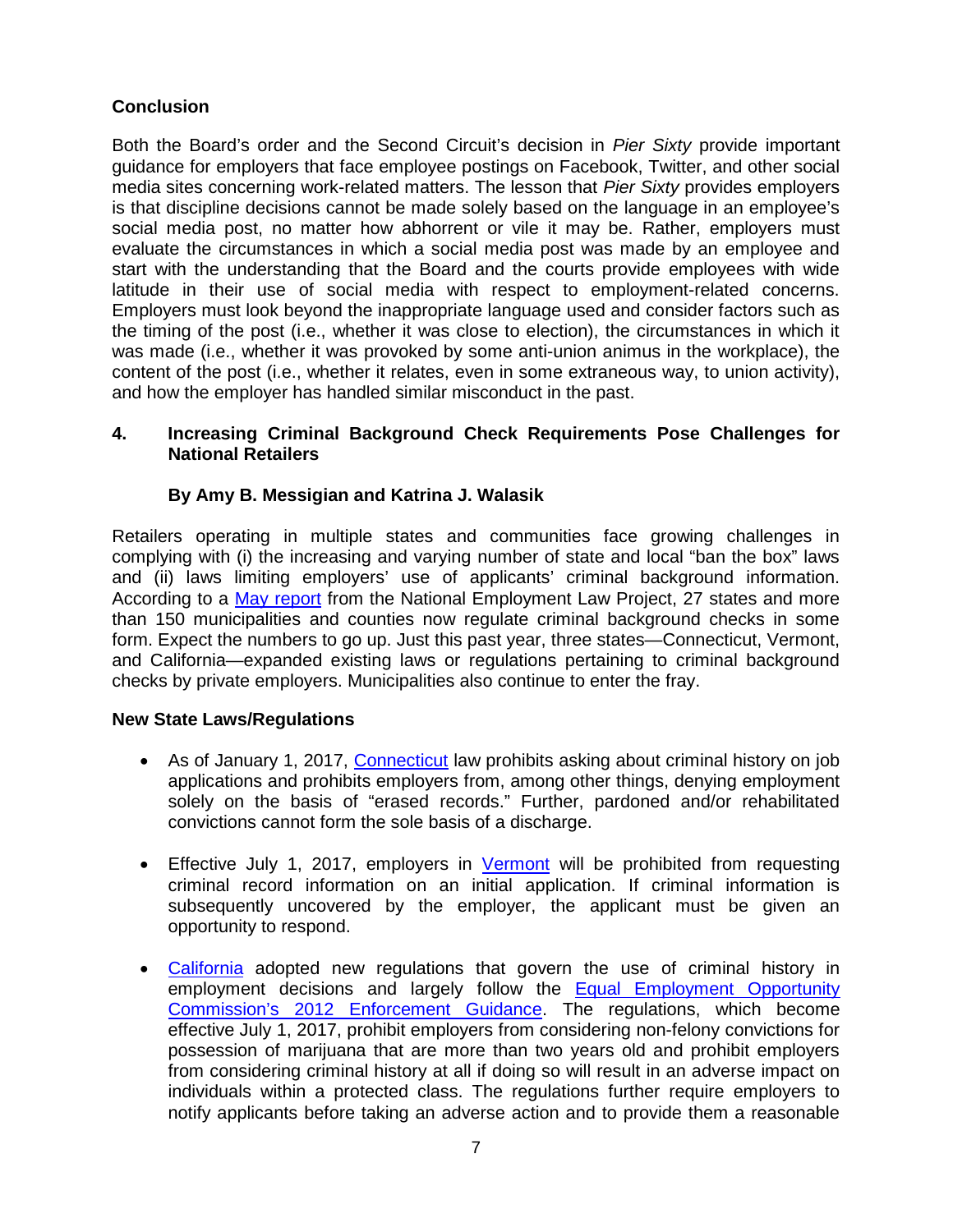opportunity to present evidence that the information is factually inaccurate. As of January 1, 2017, California employers are also prohibited from considering juvenile convictions when making a hiring decision.

Hawaii, Illinois, Massachusetts, Minnesota, New Jersey, Oregon, and Rhode Island already prohibit, with limited exceptions, private employers from inquiring about criminal background information in an employment application. In most circumstances, a conditional job offer or first interview of a candidate must be conducted before any such inquiries may be made.

## **New City Ordinances**

Many cities and counties have established their own limitations on pre-employment criminal history inquiries by employers, thereby creating an even more complicated web of compliance requirements for employers. For example:

- **Austin, Texas**: Under a city ordinance passed last year, private employers with at least 15 employees whose primary work location is within the city are prohibited from inquiring about criminal convictions until a conditional offer of employment has been made.
- **Los Angeles, California:** As we [previously wrote about in detail,](http://www.ebglaw.com/news/california-employers-time-to-gear-up-for-2017/) Los Angeles passed an ordinance prohibiting employers from inquiring about job seekers' criminal convictions until a conditional offer of employment has been made. Even then, an employer that wants to rescind an offer after reviewing criminal history information can do so only after engaging in the "Fair Chance Process." The ordinance requires employers to include a notice in all job postings stating that they will consider all qualified applicants regardless of their criminal histories. The ordinance carries significant monetary penalties for non-compliance, which the city will begin imposing on private employers starting July 1, 2017.
- **Portland, Oregon:** In 2016, Portland added private employers to a preexisting city ordinance barring criminal history inquiries until after a conditional job offer has been made.

Currently, Baltimore, Buffalo, Chicago, Columbia (Missouri), the District of Columbia, Montgomery County (Maryland), New York City, Philadelphia, Prince George's County (Maryland), Rochester, San Francisco, and Seattle also have ban-the-box laws that apply to private employers.

### **Conclusion**

As the number of new statutes and ordinances shows, there is an increasing trend towards both the adoption and expansion of laws limiting employers' ability to obtain and use applicants' criminal background information. Generally, ban-the-box ordinances and similar laws are triggered by where the employee works, not necessarily where the employer is headquartered or has stores. The home of a telecommuting employee, for example, will likely be the employee's job location for purposes of ban-the-box and related laws, not the employer's headquarters or brick-and-mortar locations. Employers must, therefore, remain up to date on legislation in not only all the cities where they have retail and warehousing operations but also the locations where remote and field employees are based.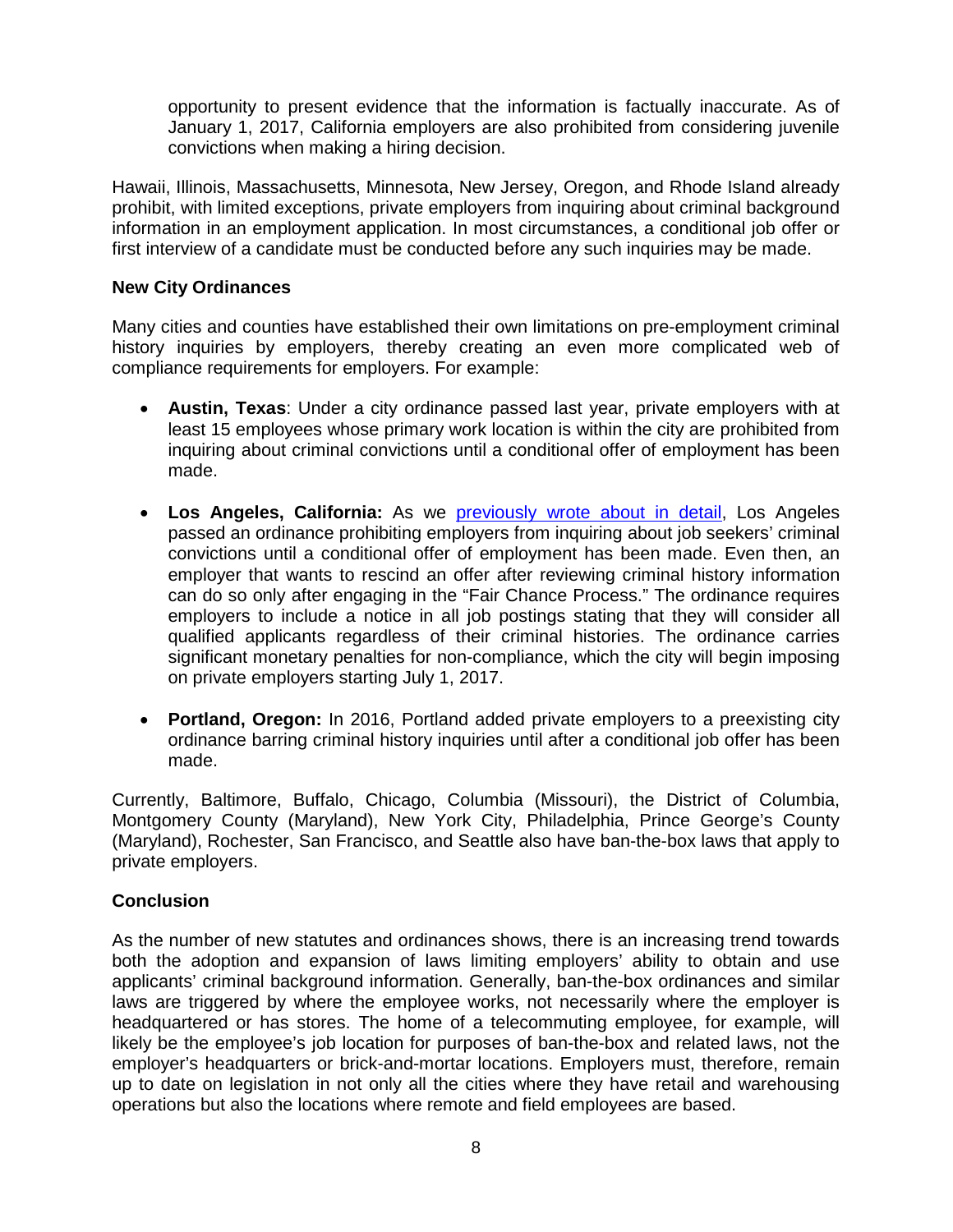## <span id="page-8-0"></span>**5**. **[Correctly Classifying Assistant Store Managers to Avoid Wage and Hour](#page-0-0) Misclassification Claims**

## **By Jeffrey H. Ruzal, Shira M. Blank, and Christopher Lech**

Many retail employers incorrectly assume that simply because an employee has the word "manager" in his or her job title, he or she may be classified as exempt from federal and state overtime rules and regulations. The misclassification of assistant store managers in the retail industry is pervasive, and the potential consequences can be costly. Employees misclassified as exempt may be entitled to back overtime wages and an amount equal to the unpaid back overtime wages in liquidated damages" for a two- or three-year period, depending on whether the violation is found to be "willful," as well as the employee's reasonable attorney's fees. In order to avoid such claims, retail employers must review the type of work that assistant store managers are performing to determine whether the employees qualify for the exemption.

## **When Can Assistant Store Managers Be Classified as Exempt?**

Assistant store managers may be exempt from overtime requirements pursuant to the executive exemption if:

- (i) they are compensated on a salary basis of over \$455 per week (i.e., the "salary threshold");
- (ii) their primary duty is management of the enterprise;
- (iii) they customarily and regularly direct the work of two or more other employees or their equivalent, e.g., four part-time employees; and
- (iv) they have the authority to hire or fire other employees, or theirsugg[es](#page-8-1)tions and recommendations on personnel decisions are given particular weight.<sup>8</sup>

In their planning, retail employers should take note that Labor Secretary Alexander Acosta is on record as supporting raising the salary threshold to around \$33,000. Employers that operate in California and New York also need to be mindful that the salary threshold in those states is higher than the federal \$455 minimum.

Determining whether an assistant store manager is properly classified as exempt pursuant to the executive exemption can be particularly challenging because assistant managers oftentimes perform both exempt and non-exempt tasks. For instance, while assistant store managers may be involved in overseeing and disciplining employees, they may also be performing such tasks as assisting customers, performing price checks, operating cash registers, stocking shelves, and cleaning and erecting display stands, which are nonexempt tasks. The key question is whether the assistant manager is performing managerial functions as his or her "primary duty," which, although not quantified by federal regulations or interpretive guidance, is usually interpreted to mean the majority of the employee's work time.

<span id="page-8-1"></span> $8^8$  29 C.F.R. § 541.100(a)(1)-(4)).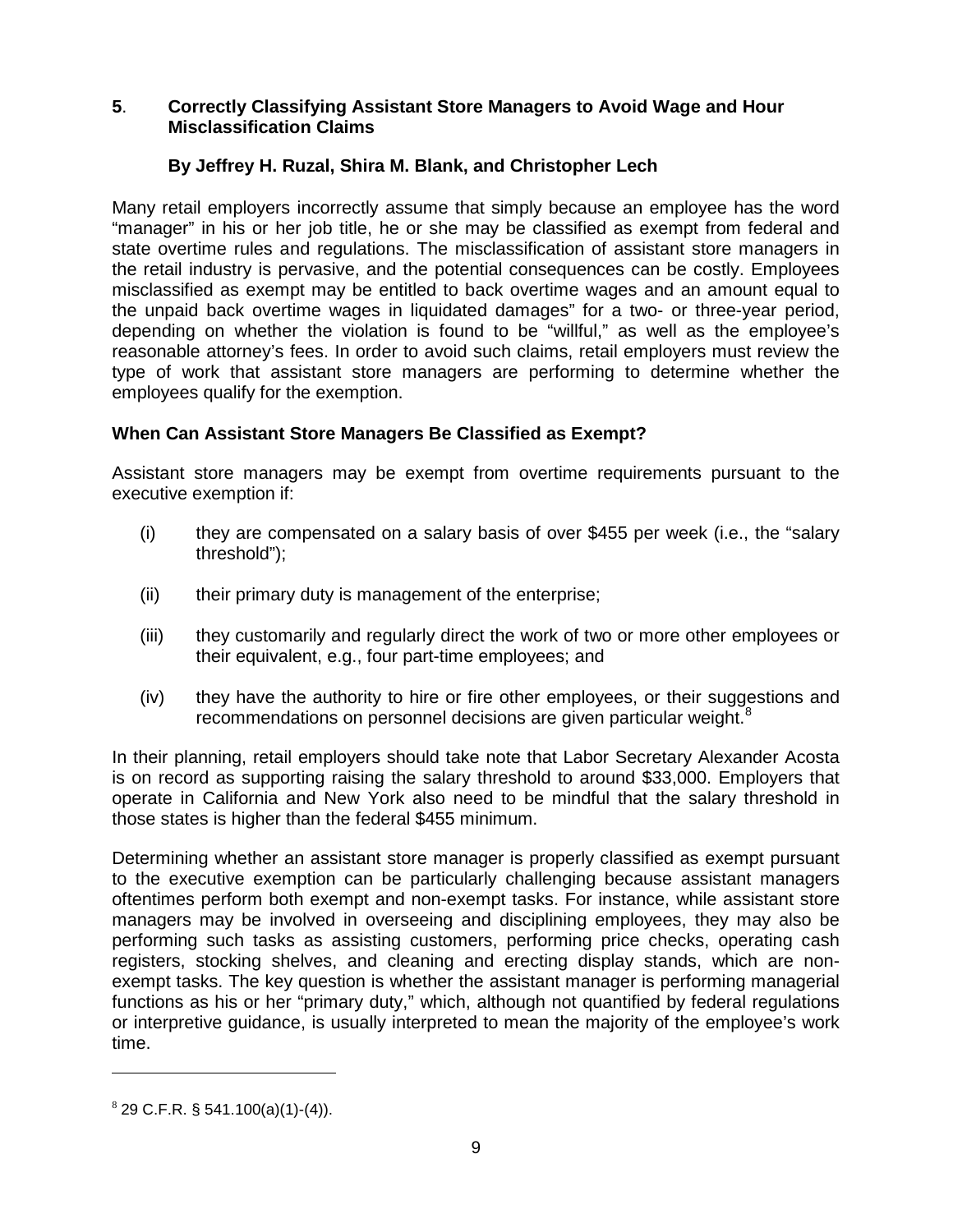#### **Avoiding Misclassification**

Employers should routinely conduct self-audits of each individual in their workforce who is classified as exempt. If an assistant manager does not regularly supervise at least two fulltime employees, or their equivalent, and does not have the ability to hire, fire, promote, or discipline employees, or if the assistant manager's recommendations are not given particular weight, it is likely that the individual is misclassified.

Employers should immediately address any misclassifications they find. Typically, this means either enhancing the job duties of the position so that it satisfies the primary duties requirement of the executive exemption or reclassifying the position as non-exempt. If reclassifying, the employer must ensure that the newly non-exempt employee records all of his or her work time and is paid for all hours worked, which usually requires paying the employees for hours over 40 each week at time-and-one-half the regular rate of pay. If the assistant store manager has a schedule that changes from week to week, retail employers may wish to consider classifying the employee as a salaried, non-exempt employee paid under the fluctuating workweek method. Under this classification, employees are paid a set weekly salary regardless of number of hours worked (up to 40), and then one-half time for overtime hours.

Employers must also be mindful that certain states, such as Alaska, California, Colorado, and Nevada, require the payment of daily overtime.

\* \* \*

For additional information about the issues discussed above, please contact the Epstein Becker Green attorney who regularly handles your legal matters or an author of this *Take 5:*

**[Shira M. Blank](http://www.ebglaw.com/shira-m-blank/)**

New York 212-351-4694 [sblank@ebglaw.com](mailto:sblank@ebglaw.com)

**[Nancy L. Gunzenhauser](http://www.ebglaw.com/nancy-l-gunzenhauser/)** New York 212-351-3758 [ngunzenhauser@ebglaw.com](mailto:ngunzenhauser@ebglaw.com)

**[Laura C. Monaco](http://www.ebglaw.com/laura-c-monaco/)** New York 212-351-4959 [lmonaco@ebglaw.com](mailto:lmonaco@ebglaw.com)

**[Asa F. Smith](http://www.ebglaw.com/asa-f-smith/)** New York 212-351-4599 [afsmith@ebglaw.com](mailto:afsmith@ebglaw.com)

## **[Alexander J. Franchilli](http://www.ebglaw.com/alexander-j-franchilli/)**

New York 212-351-4748 [afranchilli@ebglaw.com](mailto:afranchilli@ebglaw.com)

**[Christopher Lech](http://www.ebglaw.com/christopher-lech/)** New York 212-351-3736 [clech@ebglaw.com](mailto:clech@ebglaw.com)

**[John M. O'Connor](http://www.ebglaw.com/john-m-oconnor/)** Newark 973-639-8547 [joconnor@ebglaw.com](mailto:joconnor@ebglaw.com)

### **[Gregory D. Green](http://www.ebglaw.com/gregory-d-green/)**

Newark 973-639-8535 [ggreen@ebglaw.com](mailto:ggreen@ebglaw.com)

**[Amy B. Messigian](http://www.ebglaw.com/amy-b-messigian/)** Los Angeles 310-557-9540 [amessigian@ebglaw.com](mailto:amessigian@ebglaw.com)

> **[Jeffrey H. Ruzal](http://www.ebglaw.com/jeffrey-h-ruzal/)** New York 212-351-3762 [jruzal@ebglaw.com](mailto:jruzal@ebglaw.com)

**[Katrina J. Walasik](http://www.ebglaw.com/katrina-j-walasik/)** Los Angeles 310-557-9577 [kwalasik@ebglaw.com](mailto:kwalasik@ebglaw.com)

*This document has been provided for informational purposes only and is not intended and should not be construed to constitute legal advice. Please consult your attorneys in connection with any*